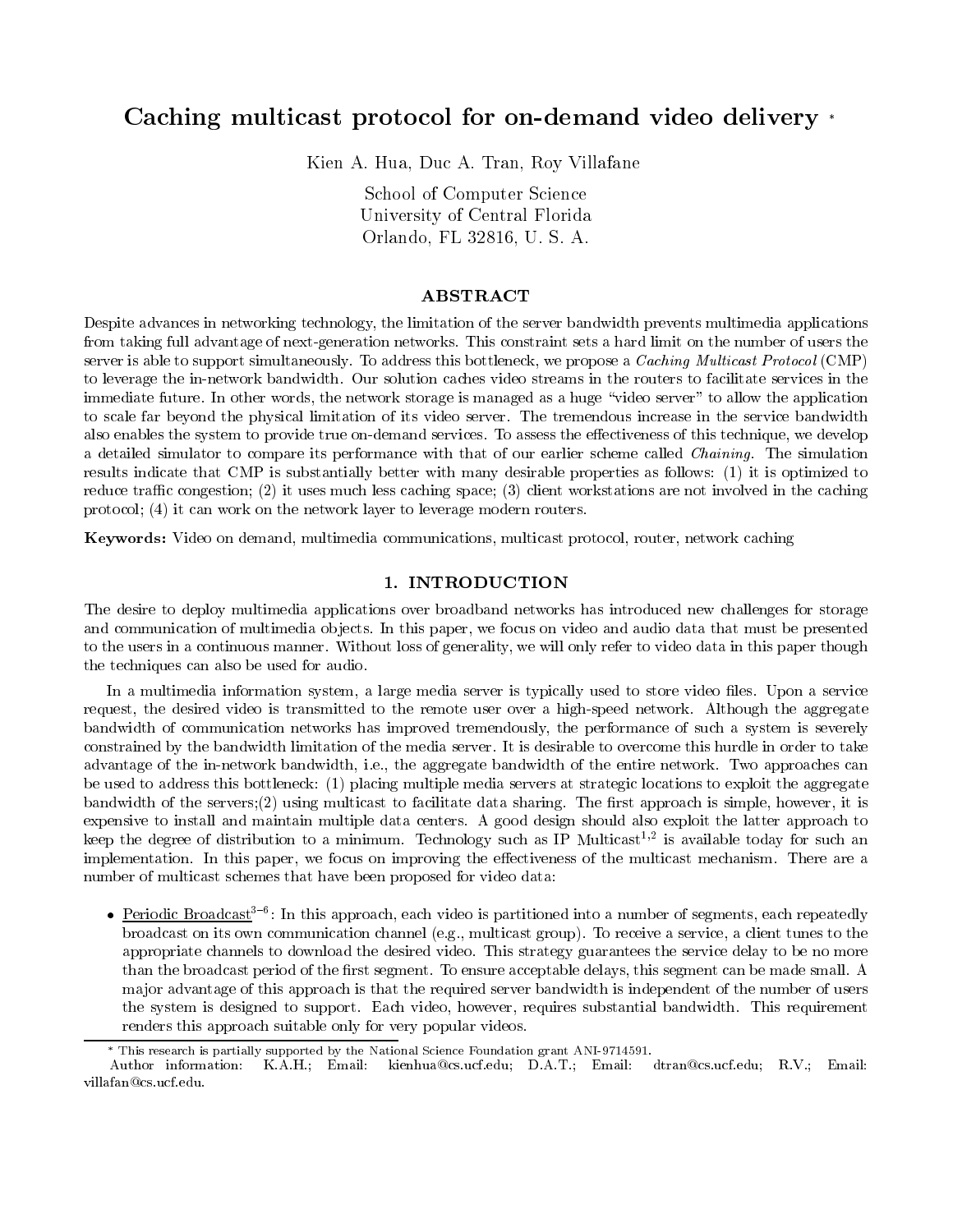- $\bullet$  Batching<sup>7,8</sup>: This approach delays service requests for a particular video hoping that more will arrive within the current batching interval. All these requests can be served together using a single multicast. Compared to periodic broadcast, batching is effective for a wider range of videos. However, it is less effective for very popular videos. Studies have shown that a hybrid of the two techniques provides the best performance.<sup>9</sup>
- Chaining<sup>10</sup>: In the two approaches above, since each request must wait for the next multicast, they cannot offer true on-demand services. Another drawback is that the number of concurrent multicasts is still constrained by the bandwidth limitation of the server. To address these issues, we proposed an on-demand multicast technique, called *Chaining*.<sup>10</sup> This approach manages the disk buffers in the client machines as a huge network cache. Each client is capable of caching the requested video and pipelining it to other clients in the downstream at a later time. In other words, a multicast tree can grow dynamically at the application level to accommodate future requests for the same video. This strategy allows the application to scale far beyond the physical limitation of the video server. Furthermore, since the multicasts are performed on demand, true on-demand services can be achieved.
- Patching<sup>11-13</sup>: Patching is another on-demand multicast technique. When a client requests a video, it joins an on-going multicast of the video. The multicast data is temporarily cached in the local disk as the client plays back the leading portion of the video arriving on a separate channel called the patching channel. When the playback of the patching data is completed, the client switches to play the multicast data cached in the local buffer. This approach also can offer true on-demand services. It is simpler than Chaining because clients do not have to serve other clients. However, since the server is the only source for data, this approach cannot utilize the in-network bandwidth as effectively as Chaining can.

In general, multicast techniques try to reduce the demand on the server bandwidth by exploiting in-network bandwidth. It is obvious that Chaining is the best among the above techniques in achieving this goal. In this scheme, every client who uses the service must contribute its own resources (i.e., disk space and bandwidth) to the environment. As a result, each service request can be seen as a contributor, rather than just a burden to the server. This unique characteristic makes Chaining much more scalable than the other methods.<sup>10</sup>

Although Chaining offers outstanding performance, it still has a few drawbacks. While using client resources for later multicasts seems to be equitable, the matter of reliability should not be ignored. Handling sudden terminations of the services in a chain can be quite complex. Another drawback is due to the fact that forwarded data must travel from one edge to another edge of the network. This approach results in very expensive network costs. To address these practical problems, we propose in this paper a new technique called *Caching Multicast Protocol* (CMP). This scheme caches video streams in the routers to provide future services to the local requests. This idea is consistent with the current trend of designing routers to support more complex forwarding logic. Our simulation results indicate that this protocol outperforms Chaining by a significant margin. Furthermore, CMP offers many desirable properties as follows: (1) it is optimized to reduce network costs; (2) it uses much less caching space; (3) client workstations are not involved in the caching protocol; (4) it can work on the network layer to leverage modern routers.

CMP is motivated by the observation that it is essential to get content, especially rich content (such as video), closer to the edge of the network and to the consumer in order to leverage new high-speed, "last-mile" technologies, such as xDSL and cable modem. We believe network caching is an effective way to achieve this goal.

Compared to the multicast techniques discussed previously, CMP is very different. In fact, they are really scheduling policies designed to use existing multicast techniques more efficiently. In this paper, we look deeper into the network layer to investigate routing and caching protocols for more efficient video communications. CMP is also different from many existing protocols which were designed to support general-purpose applications.<sup>14-17</sup> In contrast, CMP is customized for audio and video delivery.

The remainder of this paper is organized as follows. To make the paper self contained, we describe Chaining in more detail in Section 2. The proposed technique is presented in Section 3. Our simulation studies are discussed in Section 4. Finally, we give our concluding remarks in Section 5.

# 2. CHAINING

Two variations of Chaining have been studied.10 They are described in this section.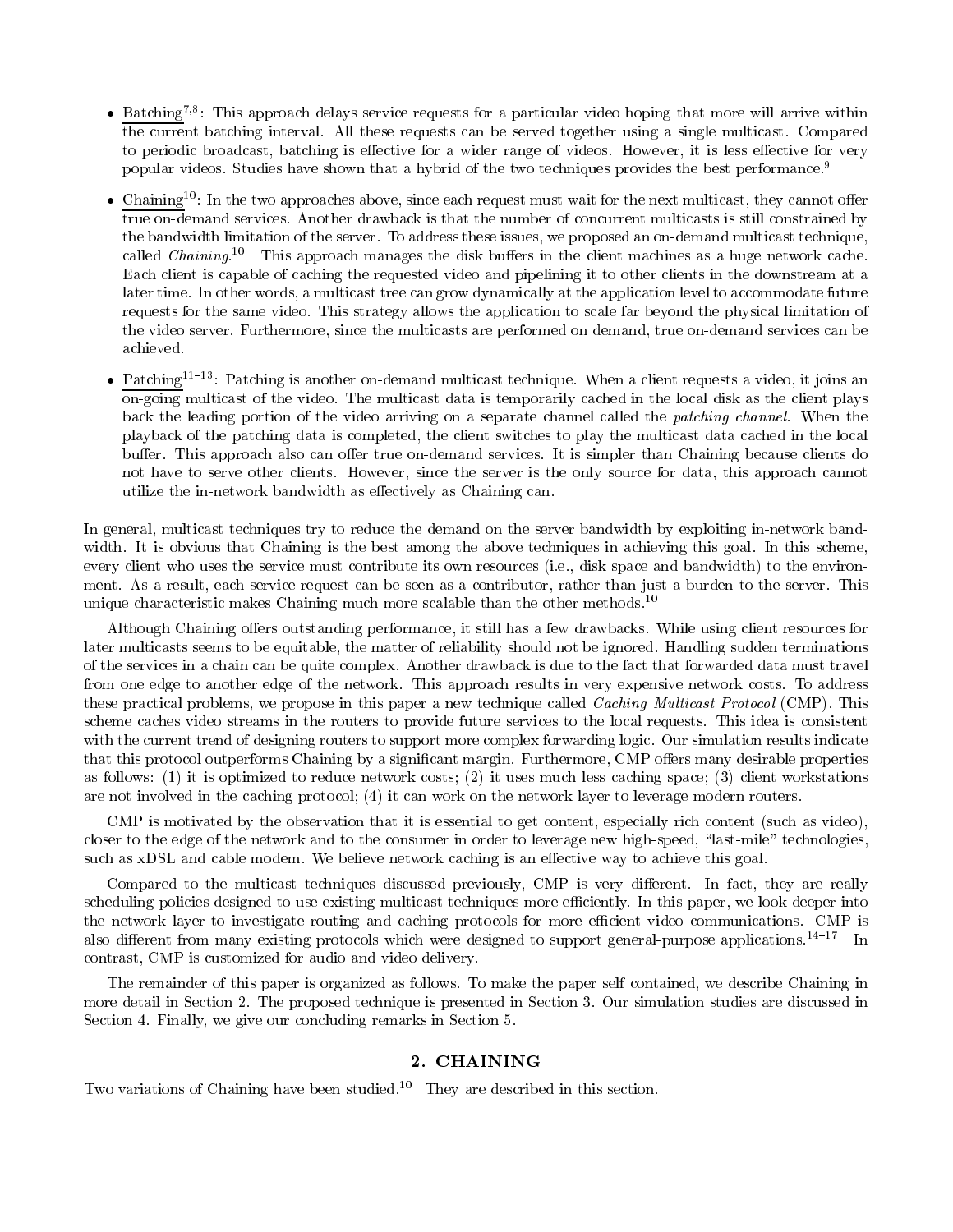# 2.1. Standard Chaining

The basic idea in Chaining is that each client station reserves a small amount of disk space for caching purposes. When a communication channel becomes available, it is scheduled to multicast a video to all the pending requests currently waiting for this video. As these clients play back the video, they cache the data in their disk buffers using a FIFO replacement policy. Thus, the first block of the video data remains in a buffer until the cache is full. Before that happens, any new requests can be serviced from these clients creating the "second generation" of a dynamic multicast tree. That is, the second-generation clients are chained to the first in order to pipeline the video data. Similarly, the third-generation can receive data from the second, and so forth. This process can continue until the first data block of the video is dropped out of the tree due to the cache replacement policy. When that happens, the server needs to initiate another dynamic multicast tree to serve future requests.

We observe that a dynamic multicast tree can grow to be very big, yet uses only one server channel. This explains the effectiveness of Chaining in using in-network bandwidth to reduce the demand on the server bandwidth. Another observation is that a tree can grow dynamically to accommodate new requests as soon as they arrive. True on-demand services, therefore, can be achieved.

# 2.2. Extended chaining

It is desirable to prolong the "life" of a dynamic multicast tree to save server bandwidth. This can be achieved by strategically deferring the services for some of the requests as follows. When we schedule a group of pending requests to join a new generation of a dynamic multicast tree, we can delay the youngest request to the next generation as long as it has not waited more than a predetermined threshold. The purpose is to make sure that the tree can grow at least another generation, and thereby buy some time for the tree to admit more requests.

The advantage of the above strategy is best illustrated using a state diagram as illustrated in Fig. 1. There is a state diagram for each video file in the system. The state diagram for conventional batching is shown in Fig.  $1(a)$ . It shows that a video file can be in one of two possible states:



Figure 1. State transition diagrams of various schemes for multicast scheduling.

- I State: The video file is in I (or initial) state if it currently has no pending requests.
- $Q$  State: The arrival of a new request causes the video to transit from the I state to the  $Q$  (or queuing) state, and a new batch to be created to hold the new arrival. Subsequent requests for this video are accumulated in this batch while the video remains in the Q state. Eventually, a video stream is allocated to serve this batch according to some queuing policy; and the video file returns to the  $I$  state.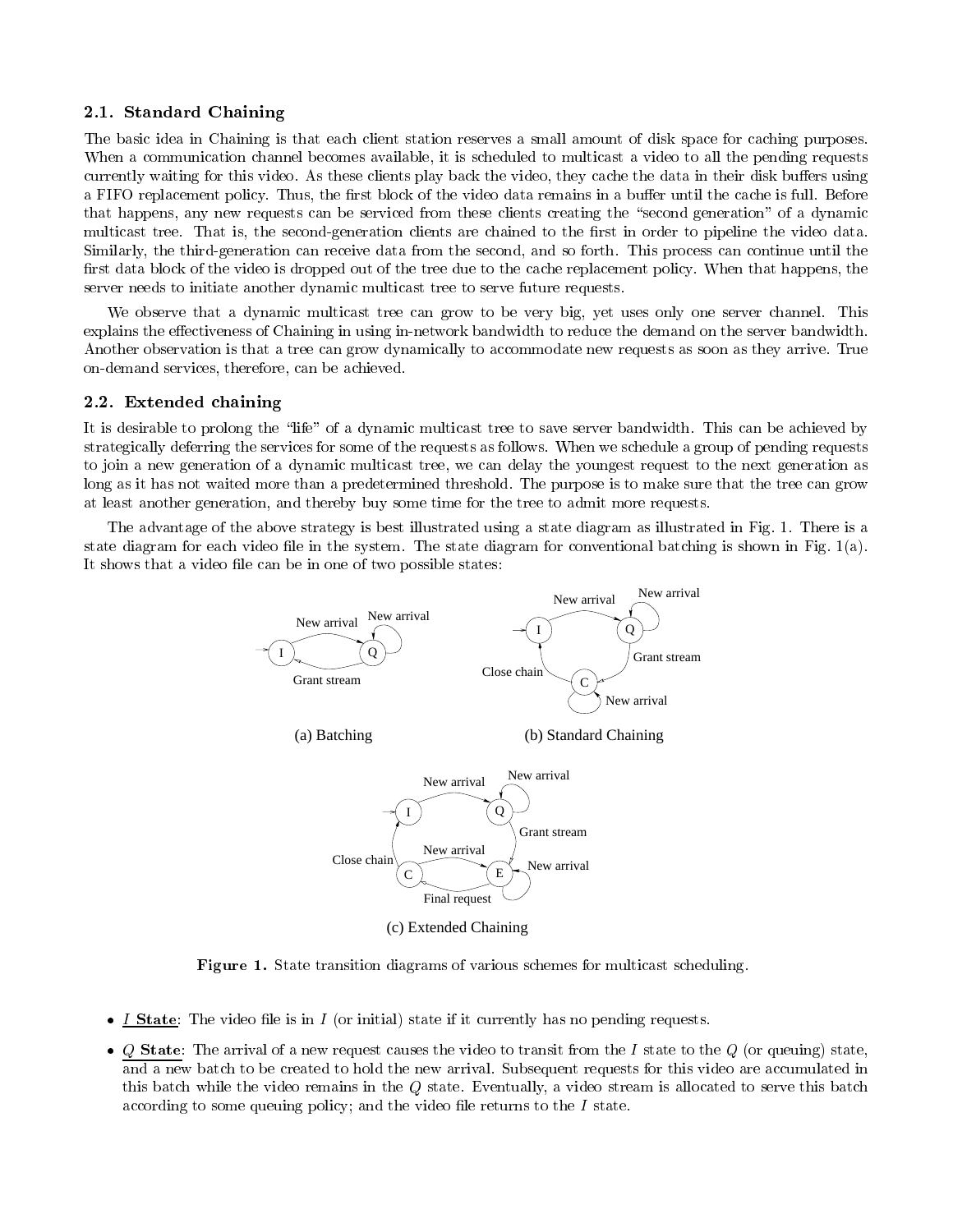The state diagram for Standard Chaining is shown in Fig. 1(b). It is similar to that of conventional batching except for one additional state.

 $\bullet$  C State: Unlike regular batching, when a video stream is allocated to serve the current batch, the video file does not return to the I state. Instead, it goes into the  $C$  (or chaining) state signifying the existence of a dynamic multicast tree for this video. As long as new requests continue to arrive to keep this tree open, the video file remains in the  $C$  state. If the arrival of requests discontinues for an extended period of time, the tree is closed down and the video file returns to the  $I$  state.

The state diagram for Extended Chaining is shown in Fig.  $1(c)$ . This scheme has one additional state, E (or extending) state. Unlike Standard Chaining, the allocation of a video stream does not immediately move the video file into the  $C$  state. Instead, it transits into the  $E$  state.

 $\bullet$  E State: In this state, the scheduler delays the youngest request to the next generation. As long as new requests continue to arrive, the video remains in the E state. If no new request arrives for an extended period of time, the video transits into the  $C$  state after the service is initiated for the last delayed request. We note that if new requests begin to arrive again at this time, the video file can return to the  $E$  state; otherwise, it returns to the I state after a period of missing new arrivals.

We note that the Q state is a waiting state. Service requests arriving during this state must wait. To achieve low service latency, batching requires substantial server bandwidth to keep the duration of the Q state short. In general, a technique is more demanding on the server bandwidth if it returns to the I state more often. Standard Chaining reduces this frequency by adding state C. Extended Chaining further reduces it by adding yet another state E. In addition to saving server resources, Chaining offers better service delays because the videos are in  $C$  state most of the time, which is not a waiting state.

#### 3. CACHING MULTICAST PROTOCOL (CMP)

A performance limitation of Chaining is due to the fact that data must be forwarded from client to client. This results in data traveling from one edge of the network to another. Such a communication strategy makes the network cost very high. CMP addresses this problem by caching data in the network routers. This approach allows us to forward data from within the network significantly reducing the network costs. We present this novel idea in this

# 3.1. Protocol Description

We assume that the network consists of subnets, each having a dedicated router as its multicast router. The multicast router of the video server is referred to as the *root router* in this paper. To facilitate our protocol, routers are equipped with local storage for caching purposes. This storage is organized into chunks of equal size. Each chunk is used to cache the last chunk-size of data for a video stream currently passing through the router. Furthermore, routers must be built as active nodes which can perform computations on packet data that travel through them. This is made possible by the recent trend of active network technology.18

When a node (client station)  $X$  requests some movie  $V$ , it sends a request message to its multicast router. This router broadcasts the request message toward the root router. A time to live is used to prevent the message from traveling too far. Upon receiving the message, each router along the way checks its internal information to see if V is being cached in any chunk of its cache. If this condition is not satisfied, it just forwards the message. Otherwise, a router, say  $R$ , is capable of serving node X if  $R$  still has the first frame of the video. In this case,  $R$  modifies the packet to request the right to serve, and unicasts the message to the root router. Suppose that before  $R$  receives the answer from the root router, another request for the same video arrives from node Y . To handle this new request, informing the root router is not necessary. R needs only add this new request to its group list of nodes waiting for the video  $V$ .

As soon as the root router receives the first request to serve  $X$ , say from  $R$ , it sends a message to inform  $R$  of its right to serve along with the group address. In this case,  $R$  is referred to as the *serving router*. All subsequent requests to serve are denied; and the requesting nodes are notified accordingly. The serving router  $R$ , having received the group address from the root router is ready to build the delivery tree for the group. This tree from  $R$  to the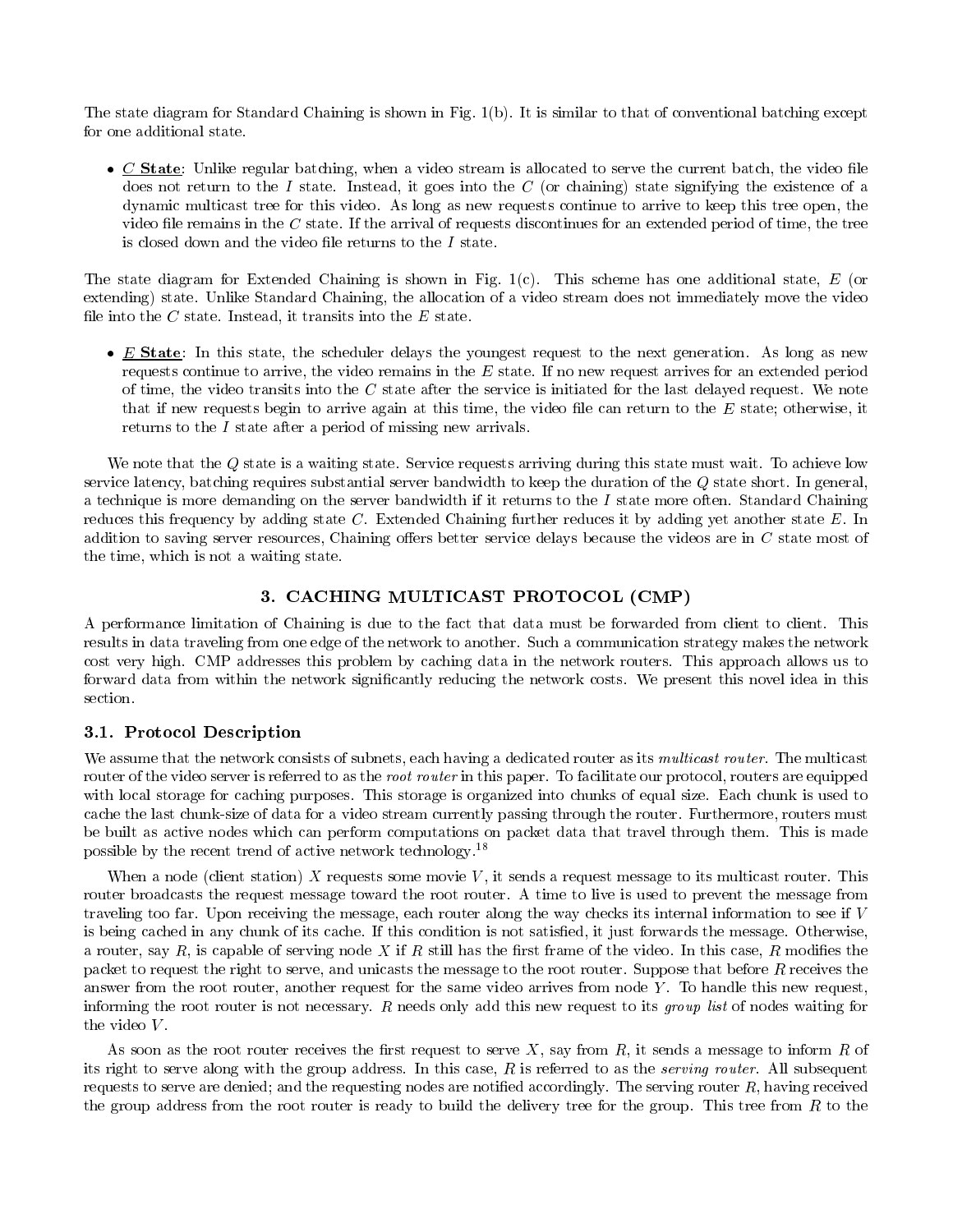receivers (nodes in the group list) is the reversal of the paths from the receivers to the router on which request messages were sent. Over this tree,  $R$  notifies the receivers of the group address. In response to this group-address message, all the intermediate routers along the way update their multicast tables and prepared to cache the upcoming video stream. We will discuss the cache management policy shortly. In the case that no router has the data to serve node X, the service request will eventually reach the video server. Under this circumstance, the server must initiate a new stream to provide the service. The multicast path is the reversal of the path on which the request message is sent from node X to the video server. On the way the group address is sent back to X, each intermediate router responding by getting prepared to cache the upcoming video stream as in the previous case.

There might be a situation in which a node belongs to more than one multicast group. In this case, the node simply picks the first one. It sends back an acknowledge to the corresponding serving router, and gives up the other groups. In order to quit a group, a node needs to send a request to its multicast router. If the multicast router  $R$ of a subnet S detects that a group G no longer has members in  $S, R$  looks up its multicast table to determine the incoming router for group  $G$  and informs this router to drop  $R$  from its multicast table.

To illustrate the way CMP works, let us look at the example given in Fig. 2(a). We assume that each router has only one chunk of caching space. Each chunk can cache up to ten minutes of video data. All videos are assumed to be longer than ten minutes. VS denotes the video server. The label on each link indicates the starting time of the video service. For instance, the server starts a video stream at time zero, and deliver it to client  $C_1$  over the routers  $(R_1, R_2, R_3, R_4)$ . For simplicity, we assume that requests can be serviced instantaneously. Therefore, the request from  $C_1$  was also initiated at time zero. Fig. 2(a) illustrates the following scenario. At time 0, a node  $C_1$  requests some video V. Since no router has the data, the server has to allocate a new stream to serve  $C_1$ . As the data goes toward  $C_1$ , all the routers along the way,  $R_1, R_2, R_3, R_4$ , cache the data in one chunk of their local buffer. At time 7, node  $C_2$  requests the same video. Since  $R_2$  has not dropped the first video frame from its cache, it can serve  $C_2$ .  $R_2$  is referred to as the serving router. As a result, all the routers along the path from  $R_2$  to  $C_2$  (i.e.,  $R_5, R_6, R_7$ ) are asked to cache the video if possible. Later at time 8, node  $C_3$  also requests video V.  $C_3$  can get the service from router  $R_3$  since  $R_3$  still has the first video frame in its cache. By time 10,  $R_1, R_2, R_3$ , and  $R_4$  have replaced the first video frame in their cache. At time 11,  $C_4$  asks for V. It can receive the service from router  $R_5$  which still has the first video frame.



Figure 2. Examples of how CMP and Chaining work

To see the advantage of CMP over Chaining, let us refer to Fig. 2(b), where the situation and configuration are the same. However, Chaining leads to a totally different result. At time  $0, C_1$  requests video V. The video server allocates a stream to deliver V to  $C_1$ . As  $C_1$  plays back the video, it caches the data in its local buffer. Node  $C_2$  requests the same video at time 7. According to Chaining,  $C_2$  can receive the service from  $C_1$ . A stream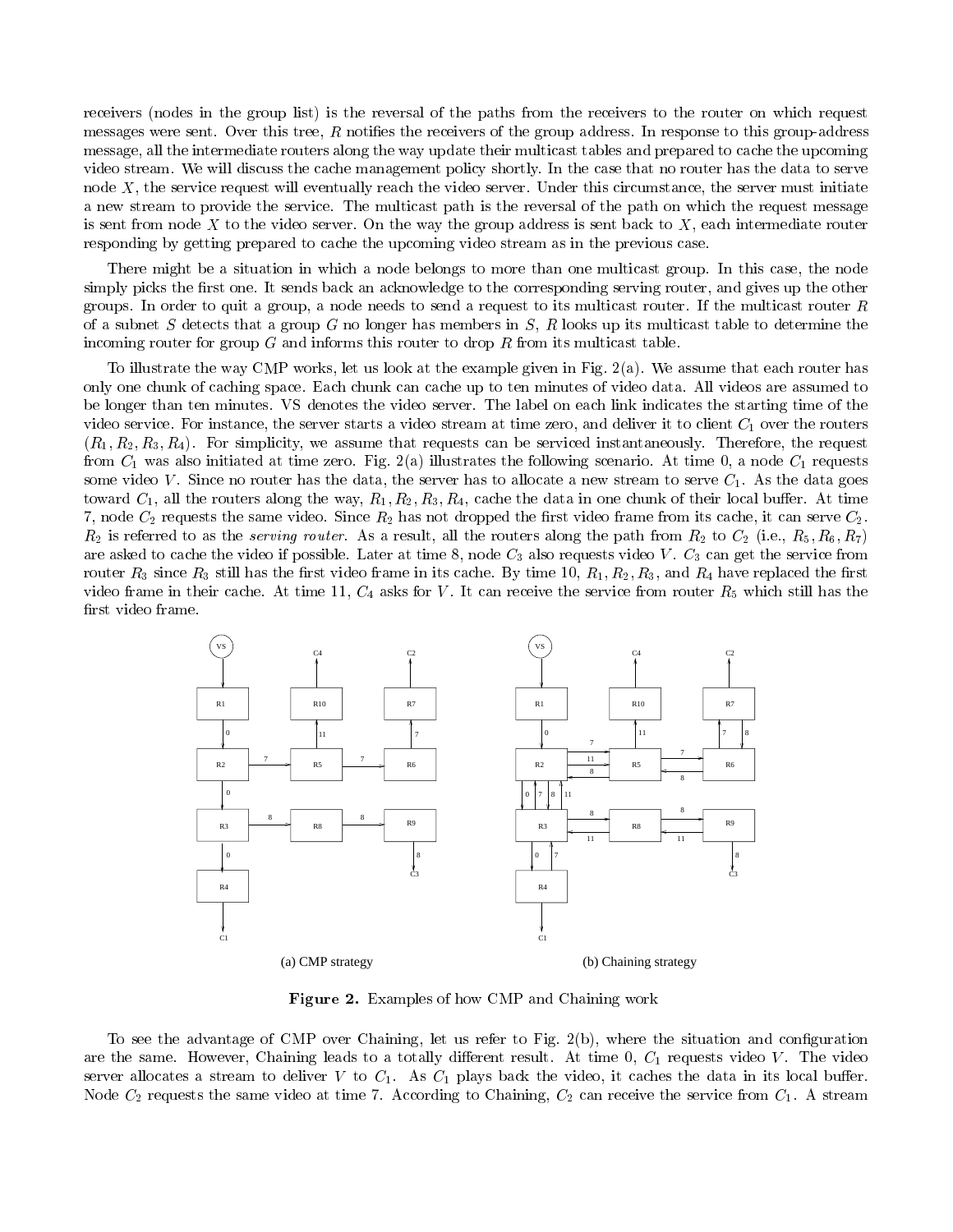(through  $R_4, R_3, R_2, R_5, R_6, R_7$ ) is reserved for this session. Similarly,  $C_2$  also caches the data in its local buffer. At time 8,  $C_3$  requests also video V. A communication channel is set up to chain  $C_3$  to  $C_2$  through routers  $R_7, R_6, R_5, R_2, R_3, R_8, R_9$ . As  $C_3$  plays back the data arriving from  $C_2, C_3$  caches the data in its local buffer. At time 11, the request from  $C_4$  arrives also for the same video. Similarly, a channel is set up to pipeline the data from  $C_3$  to  $C_4$  through  $R_9, R_8, R_3, R_2, R_5, R_{10}.$ 

Comparing the two examples, we can make the following observations: (1) although both schemes requires only one data stream from the server, the network cost is about two times higher for Chaining. (2) he average service delay is shorter under CMP. As an example,  $C_4$  can receive the service from  $R_5$  under CMP, instead of from  $C_3$ under Chaining, which is much farther away. We note that the CMP design is not distance-based as some other routing protocols. As a result, there is not much processing to determine the delivery trees.

### 3.2. Data structures and algorithms

In what follows, we present how CMP can be implemented in terms of packet structure, router data structures and routing algorithms. We need to categorize CMP packets into several types:

- REQ: This packet is sent by a client station to its multicast router to request a service.
- FIND: It is sent by a router after it receives a REQ message initiated by some client.
- FOUND: If a router receives a FIND message and is able to serve the request, it sends a FOUND message to the root router to request the right to serve.
- REP: The root router replies with a REP message to each router that sents a FOUND to the root router.
- CACHE: When a router gets this message, it needs to be ready to cache the upcoming video stream.
- ACK: An acknowledge sent by a client's multicast router to a router that is willing to serve the client (i.e., the serving router).
- DAT: Video data packets.
- QUIT: A node sends this packet to withdraw its participation from a multicast.

For each of these types, a corresponding routine is installed at each router in order to route the packets correctly. A dispatcher is also needed to listen to incoming packets. Based on their type, the dispatcher passes them to the responsible routine for further processing. Routers like this are active since they can perform computations on the packets and signicantly become involved in the routing progress.

To support the service routines, we need to maintain the following information at each router:

- Cache Directory: It maintains information about which video is being cached in which chunk of the local buffer. We use FIFO as the replacement policy within each chunk. That is, it caches the last chunk-size of data for the stream currently using the chunk. If a chunk is not caching data for a serving router, it is marked as free after dropping the first video frame. Any of these free chunks can be assigned to the next video stream. This cache management policy utilizes the buffer space very efficiently due to the following observations: (1) A chunk, at any one time, caches only a small portion of a video. (2) If a chunk is not caching data for a serving router, it is released very quickly.
- Multicast Table: It stores the IDs of the incoming and outgoing routers for each multicast group.
- Log Table: It stores information about the REQ packets traveling through the router. This is used to avoid some packets coming back to the router. This is also used to build the multicast trees.
- Group Lists: While a router is waiting for permission to serve a client, more requests for the same video are added to a group list associated with that service. If the router is selected to provide the service, this group list and the log table are used to build the multicast tree. On the other hand, if the router is rejected (either by the root router or by the client), the group list is deleted.

To illustrate some of the packet types and data structures discussed above, we provide the service routines for the root router in Fig. 3. We note that a root router only deals with three types of packets: REQ, FIND and FOUND.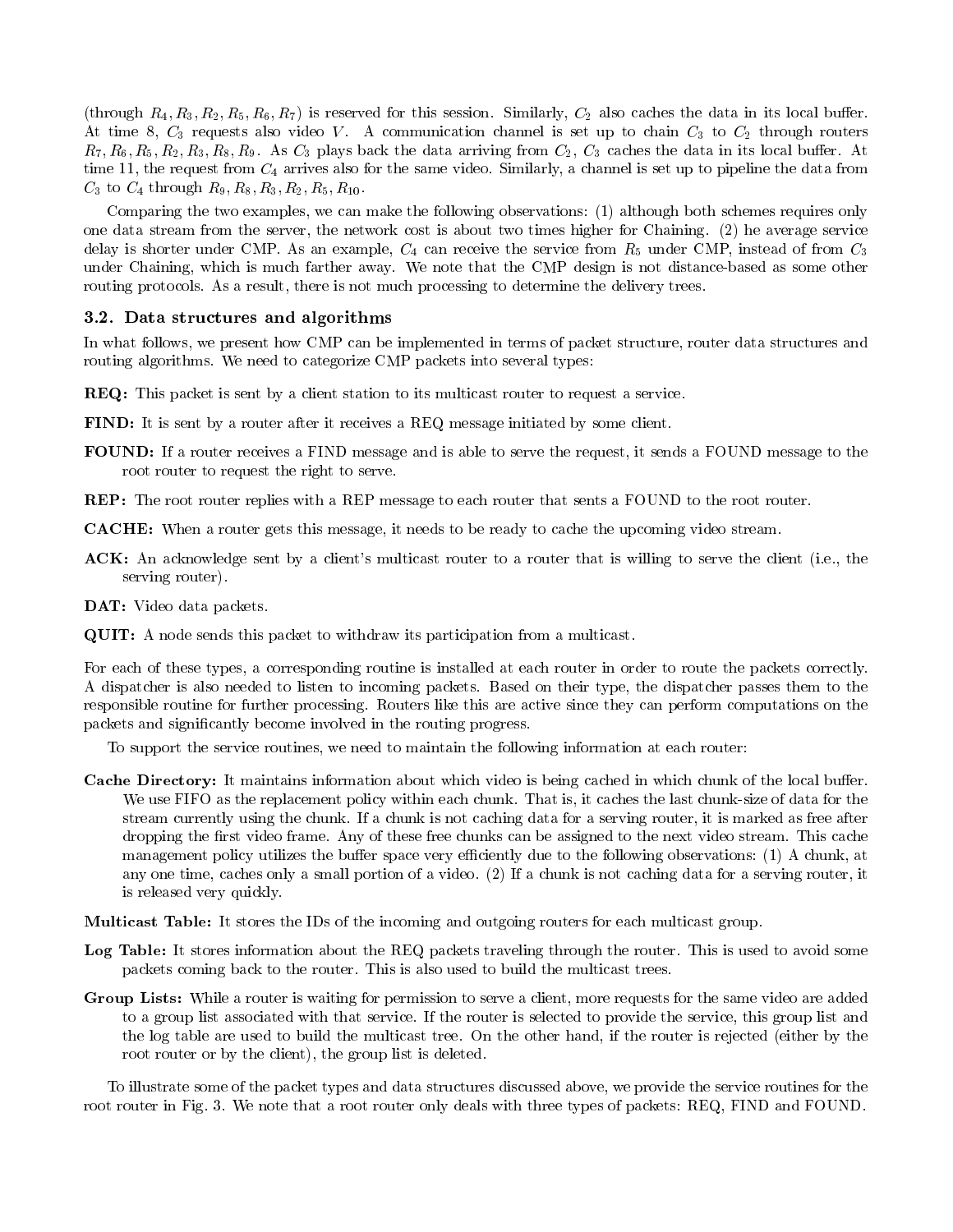

Figure 3. Routines at the root router

### 3.3. Application

To demonstrate the usefulness of CMP, we discuss in this section how an existing video-on-demand multicast technique can leverage this protocol. We chose  $Patching^{11-13}$  for this discussion.

One disadvantage of standard multicast techniques is that once a server channel is allocated to deliver a video, it is not released until the end of the video. As a result, the demand on the server bandwidth is signicant. Patching can avoid this. The idea is to allow a new client to join an existing multicast by caching the multicast data in its local disk. The server needs only transmit the leading portion of the video in a new *patching stream*. When the playback of the leading portion is completed, the client continues to play back the remainder of the video using the data already buffered in the local disk. Clearly, since the video server does not always have to use a channel for the full duration of a video, the demand on the server bandwidth is much less under Patching. In,<sup>11</sup> Patching is shown to offer substantially better performance than standard multicast techniques.

By using CMP, Patching can be improved. For convenience, we call the new patching scheme CMP-Patching. Let |v| represent the video length. Suppose that at time 0, a regular stream  $S_r$  is launched. At time t, a patching stream  $S_a$  is initiated for client A. Soon afterward at time  $t+h$  (h is very small), a new client B arrives, and another patching stream  $S_b$  is allocated according to Patching. If we use  $v[t_1, t_2]$  to denote the segment of the video from time  $t_1$  to time  $t_2$ , then the patch required by A is v[0, t], and that required by B is v[0, t + h]. In total,  $2t + h$  time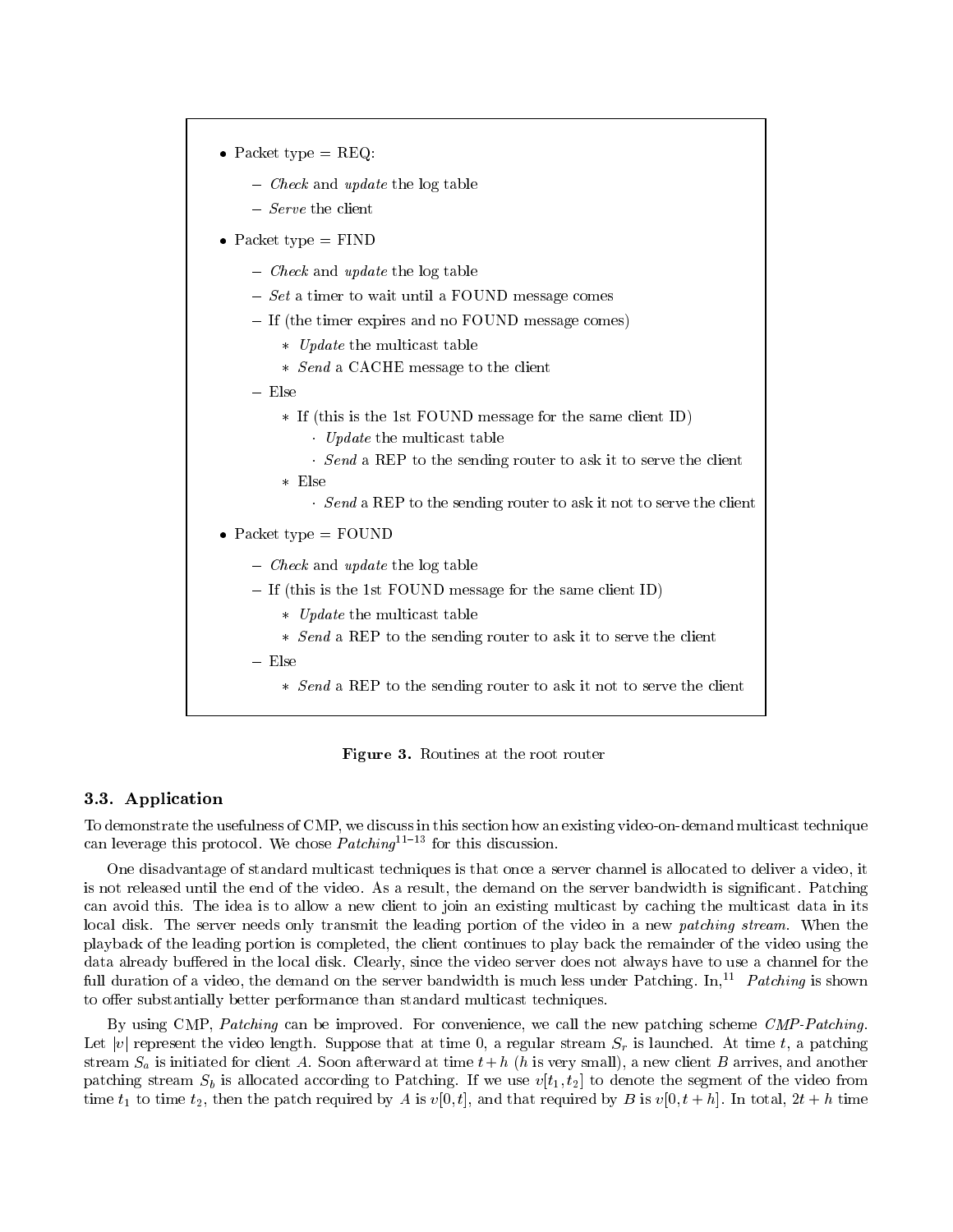units of video data are delivered on patching streams for the two clients. CMP-Patching can reduce this amount of data. Since both the streams  $S_r$  and  $S_a$  can be cached in the routers under CMP, B can receive v[0, t] from a router on the path from the server to A. Consequently, the server needs to send only h amount of patching data to  $B$ . In total, the server sends only  $t + h$  amount of patching data under CMP, which is about half the amount under regular Patching.

## 4. PERFORMANCE EVALUATION

To evaluate the efficiency of CMP, we implemented two detailed simulators to compare it to (Extended) Chaining running on the Multicast Open Shortest Path First (MOSPF) routing protocol.<sup>16</sup> Our performance metrics are average latency and system throughput. We explain them below:

- Average latency: The average waiting time it takes for a request to get service.
- System throughput: The mean number of requests served in a time unit.

Routers used in our simulation have a default bandwidth of 100 concurrent streams per communication port. That is, a link between any two nodes can support up to 100 video streams at any one time. Our network is assumed to consist of a root router and 1,024 multicast routers, each being dedicated to a distinct subnet. The multicast routers are interconnected to form a 10-dimensional hypercube. The root router is connected to this hypercube through links to routers located on its different dimensions. This scheme gives the same effect of placing a set of distributed servers at various strategic locations thoughout the network. For convenience, we refer to the number of links between the root router and the hypercube as the *server bandwidth* in this paper. The default value is 20 links. That is, the root router has two links connected to each of the ten dimensions of the hypercube.

Our workload consists of 100,000 service requests, each having the form (client id, video id, router id, arrival time). We explain these parameters as follows:

- Our workload generator creates the service requests according to a Poisson process with the default request rate  $\lambda = 0.7$ . Each client is willing to wait for at most five minutes. When this time expires, the client reneges its request if resources are still not available for the service.
- The workload generator increments the client id for each new service request. In other words, each client is assumed to make only one request during the entire simulation run. Without loss of generality, this assumption simplifies the implementation of our simulators. For each new request (or client), the workload generator randomly selects the multicast rounter. Thus, clients are randomly assigned to the subnets. This strategy allows us to effectively control the sizes of the subnets by adjusting the request rate.
- To model the access pattern, videos are chosen according to a Zipf-like distribution with skew factor z. That is, a video i  $(1...N)$  is selected by any request with a probability of  $\frac{1}{i^z \sum_{j=1}^N \frac{1}{j^z}}$ , where N is the total number of videos. A larger skew factor represents a more skewed distribution, in which some videos are requested much more often than the others. In our experiments, we adjust this parameter to control the desired access patterns. Its default value is set at 0.7 which is typical for VOD applications.

Under CMP, each router is equipped with a small cache, whose default size is one minute of video data. We note that such a small buffer can be implemented in semiconductor memory. In the case of Chaining, each client can cache up to five minutes of video. For convenience, we use one minute of video data as the unit for caching in this paper. We summarize our system and workload parameters in Table 1. The rightmost column shows the ranges selected for our sensitivity analyses. For instance, the average request rate was varied between 0.1 to 1.0 to observe its effect on the performance metrics (i.e., mean service delay and system throughput).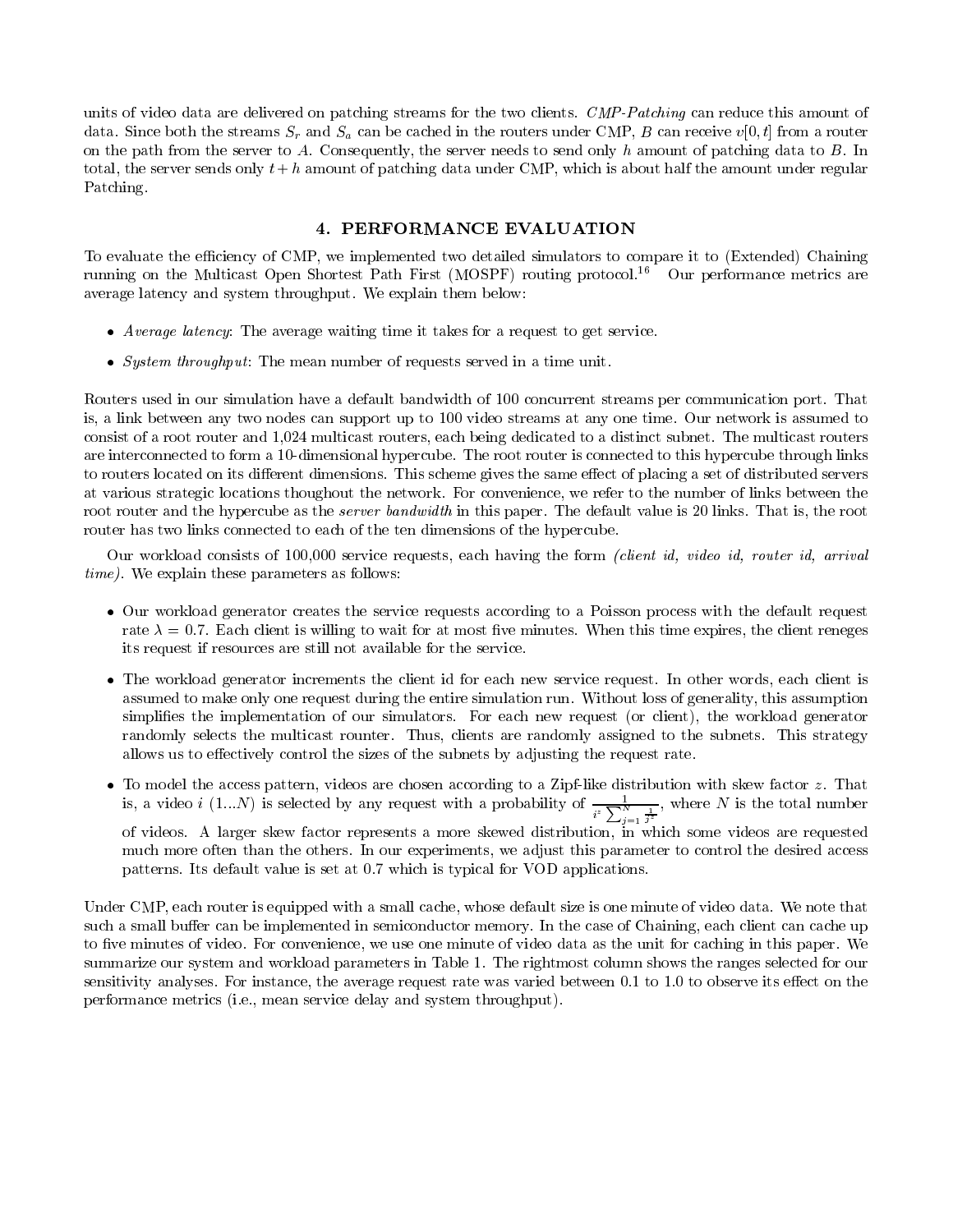| Parameter                        | default | variation   |
|----------------------------------|---------|-------------|
| Number of requests               | 100,000 | N/A         |
| Number of videos                 | 100     | N/A         |
| Video length(minutes)            | 90      | N/A         |
| Client buffer size (minutes)     | 5       | $1-5$       |
| Router chunk size (minutes)      |         | $1 - 5$     |
| Number of memory chunks          |         | N/A         |
| Request rate (request/second)    | 0.7     | $0.1 - 1.0$ |
| Network bandwidth (streams/port) | 100     | 60-140      |
| Server bandwidth (comm. links)   | 20      | $12 - 28$   |
| Skew factor                      | 0.7     | $0.1 - 1.0$ |

Table 1. Parameters



Figure 4. Effect of the cache size.

#### 4.1. Effect of cache size

In this study, we set the router cache size under CMP to be the same as the client cache size under Chaining. We varied this cache size from 1 to 5 units over five simulation runs. The performance results are plotted in Fig. 4. We observe that CMP outperforms Chaining by a very wide margin. As an example, when the cache size is 3 units, CMP is 400% better in terms of latency, and 60% better in terms of system throughput. As the cache size increases, CMP exhibits better performance. In contrast, Chaining does not seem to be able to benet from the additional caching space. This is due to the fact that Chaining has much higher network costs. As a result, it does not have enough network bandwidth to handle the relatively high request rate selected for this study. In summary, Chaining is much more demanding on the network bandwidth compared to CMP.

#### 4.2. Effect of request rate

The effect of request rate on the two schemes is shown in Fig. 5. We note that since we fixed the number of requests for each simulation run, the simulated time decreases as the request rate increases. Again, CMP is significantly better in this study. The improvement in throughput is as high as 100% when the request rate is 1 request per second. This performance gap would have been larger if we had continued to increase the request rate. This outstanding performance is achieved while maintaining good service latency. The plot indicates that CMP provides at least 50% better service latency. For applications requiring true VOD (i.e., no delay), we observe that CMP and Chaining can support 0.3 and 0.2 requests per second, respectively. The improvement in this case is 33%. We again observe here that Chaining cannot handle very high request rates due to its high demand on network bandwidth. The finite network bandwidth (i.e., 100 streams/port) limited the performance of Chaining to about 0.37 requests per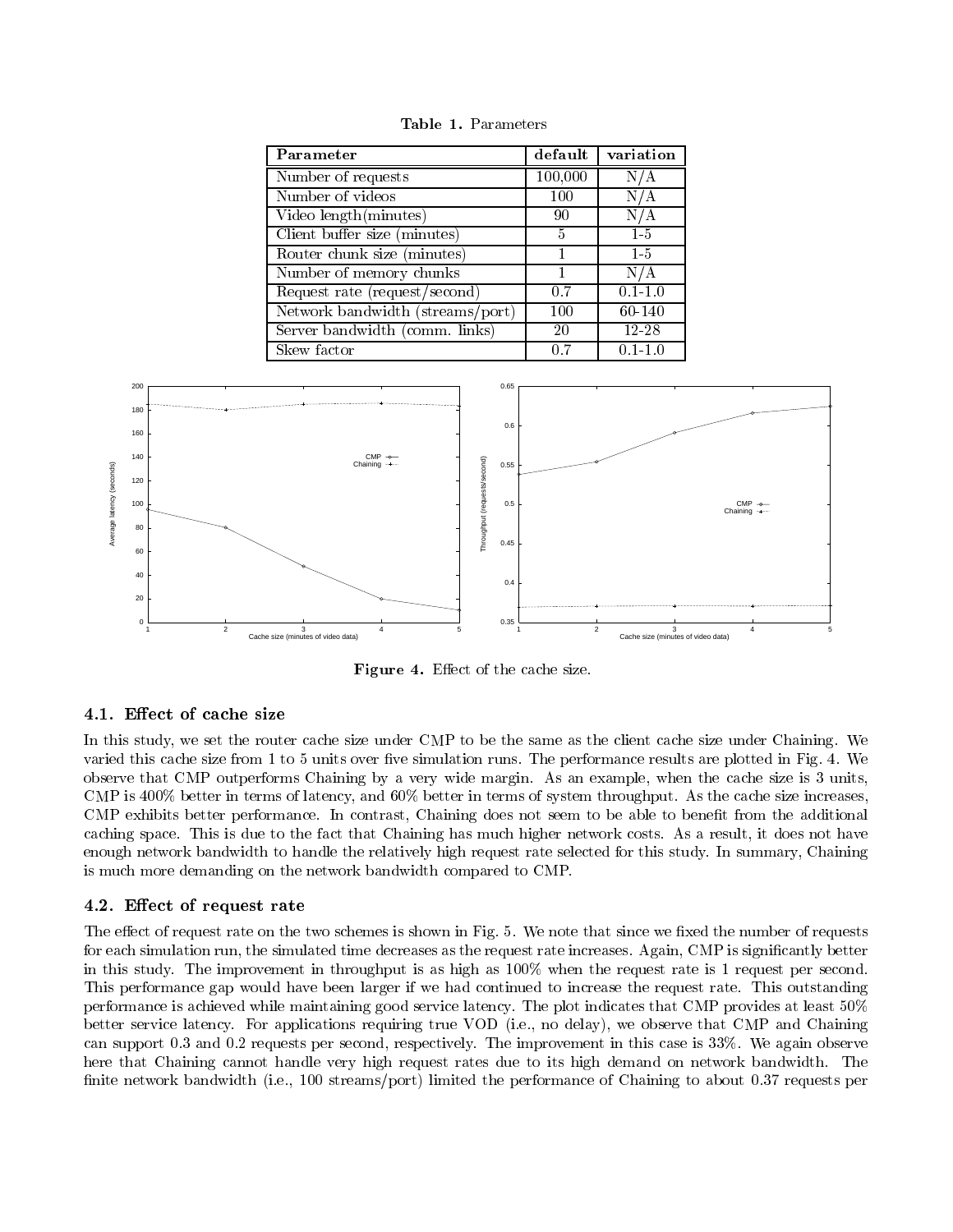

Figure 6. Effect of network bandwidth.

second. Increasing the request rate beyond this point only lengthens the service delay without further gain in system throughput. In contrast, we observe that CMP can scale well beyond one request per second.

# 4.3. Effect of network bandwidth

In this study, we varied the network bandwidth from 60 to 140 concurrent streams per port. The performance results are plotted in Fig. 6. It shows that CMP substantially reduces the service latency. As an example, a reduction of 70% can be achieved when the network bandwidth is 120 streams/port. Similar behavior is observed for throughput, except the curve for CMP starts to flat out at 120 streams/port. This should be interpreted as positive. It confirms the fact that CMP does not need that much network bandwidth unless the request rate is higher.

# 4.4. Effect of server bandwidth

We can increase the server bandwidth by adding more links between the root router and the hypercube network. In this study, we varied the server bandwidth from  $12$  to  $28$  links, each giving an effective bandwidth of  $100$  concurrent streams. These links are evenly distributed among different dimensions of the hypercube. The results of this study are plotted in Fig. 7. They show that Chaining is much more demanding on the server bandwidth. As an example, in order to achieve a throughput of 25 services per minute, Chaining needs a server bandwidth 400% more than that required by CMP. This is quite impressive considering the fact that CMP uses 488 ( $\approx\frac{1025}{1025}$ ) times less caching space. We note that the two throughput curves will eventually converge if we continue to add server bandwidth. This is due to the fact that CMP does not have enough workload to fully utilize the available bandwidth. In other words, CMP does not need a lot of server bandwidth unless the request rate is higher.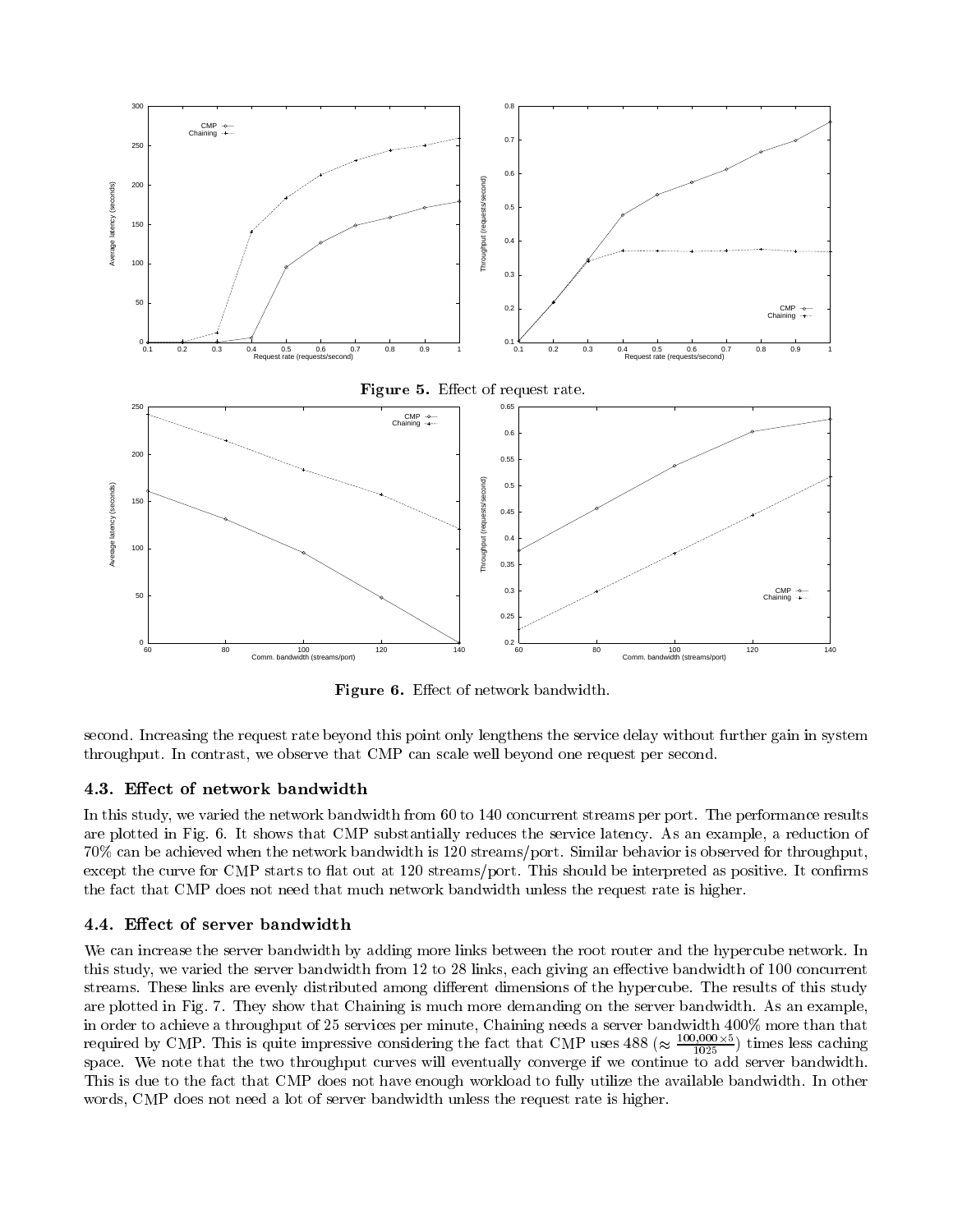

Figure 8. Effect of video access pattern.

#### 4.5. Effect of video access pattern

The effect of video access pattern is plotted in Fig. 8. We observe that the performance of Chaining is essentially unaffected by the skew condition. On the contrary, the performance of CMP improves noticeably under a more skewed video access distribution. As an example, if more videos are selected more frequently, the average latency in CMP is close to zero and the throughput is about 100% better than that of Chaining. This is because the delivery trees generated by CMP are much larger due to delay features, cache availability, and very efficient routing and caching policies.

#### 5. CONCLUDING REMARKS

In this paper, we surveyed different approaches for scheduling multicasts in a distributed video-on-demand system. We contend that such techniques do not offer the best performance. To further improve the performance of video multicasts, we looked deeper into the network layer and developed a new protocol called Caching Multicast Protocol (CMP). Unlike many existing protocols which were designed to support general-purpose applications, CMP is tuned to take advantage of the peculiar characteristics of video and audio data. In particular, it uses local storage in routers to cache network data and multicasts them to future requests on demand. Since these multicasts are done on demand, true video on demand can be achieved. Making data available at various routers also reduces the demand on the server bandwidth and allows the application to leverage the in-network bandwidth.

CMP and Chaining are fundamentally different. While Chaining operates at the application level, CMP is a network-layer protocol. As a result, a multicast tree truly expands over time under CMP. On the contrary, Chaining